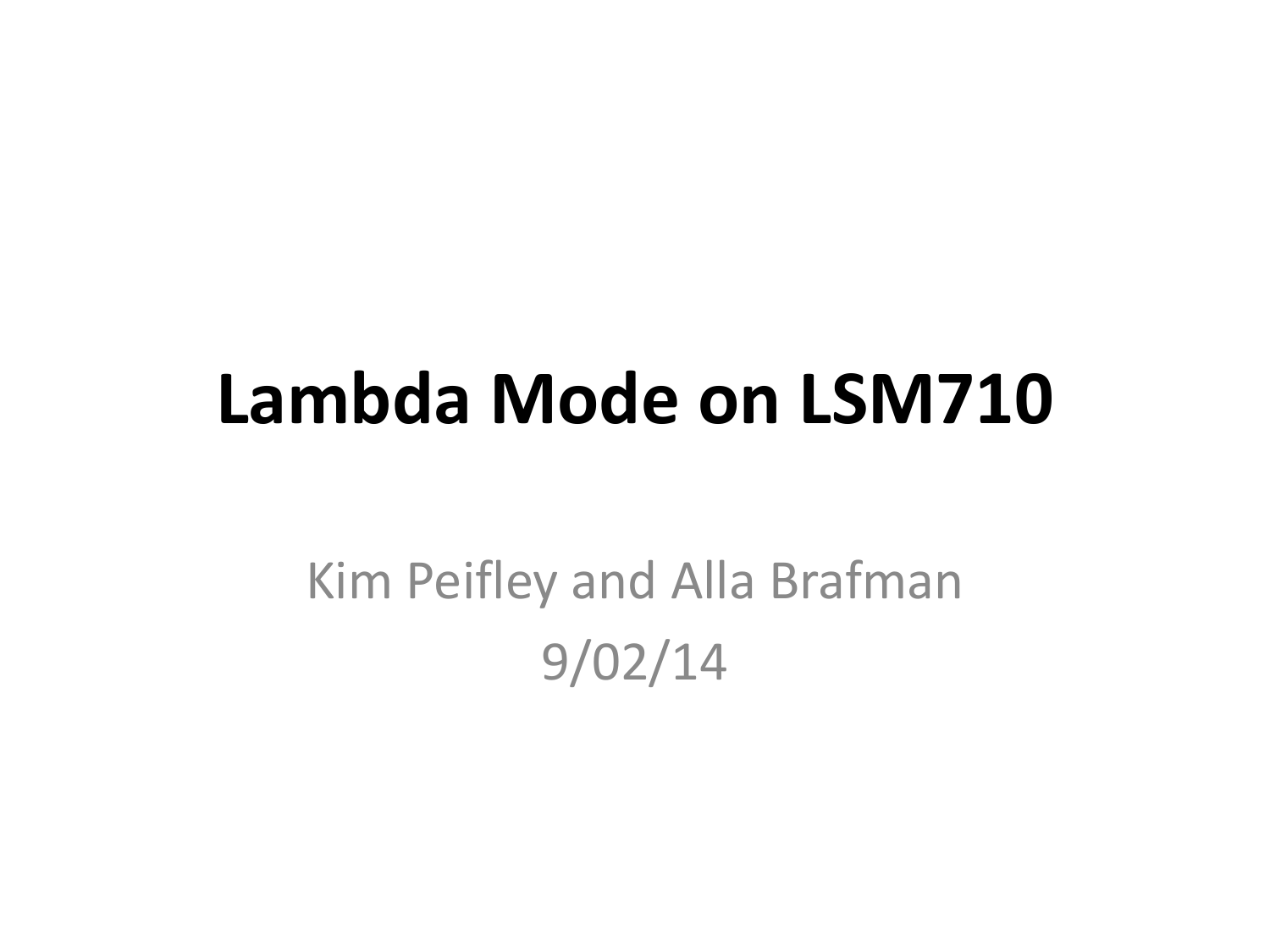Lambda Mode is used when doing FRET. It is good for FRET pairs to determine optimal collection ranges.

Use one 1 light path in Lambda mode.

Make note of the laser power, pinhole, gain and digital used in LSM channel mode so you can copy them over to Lambda mode

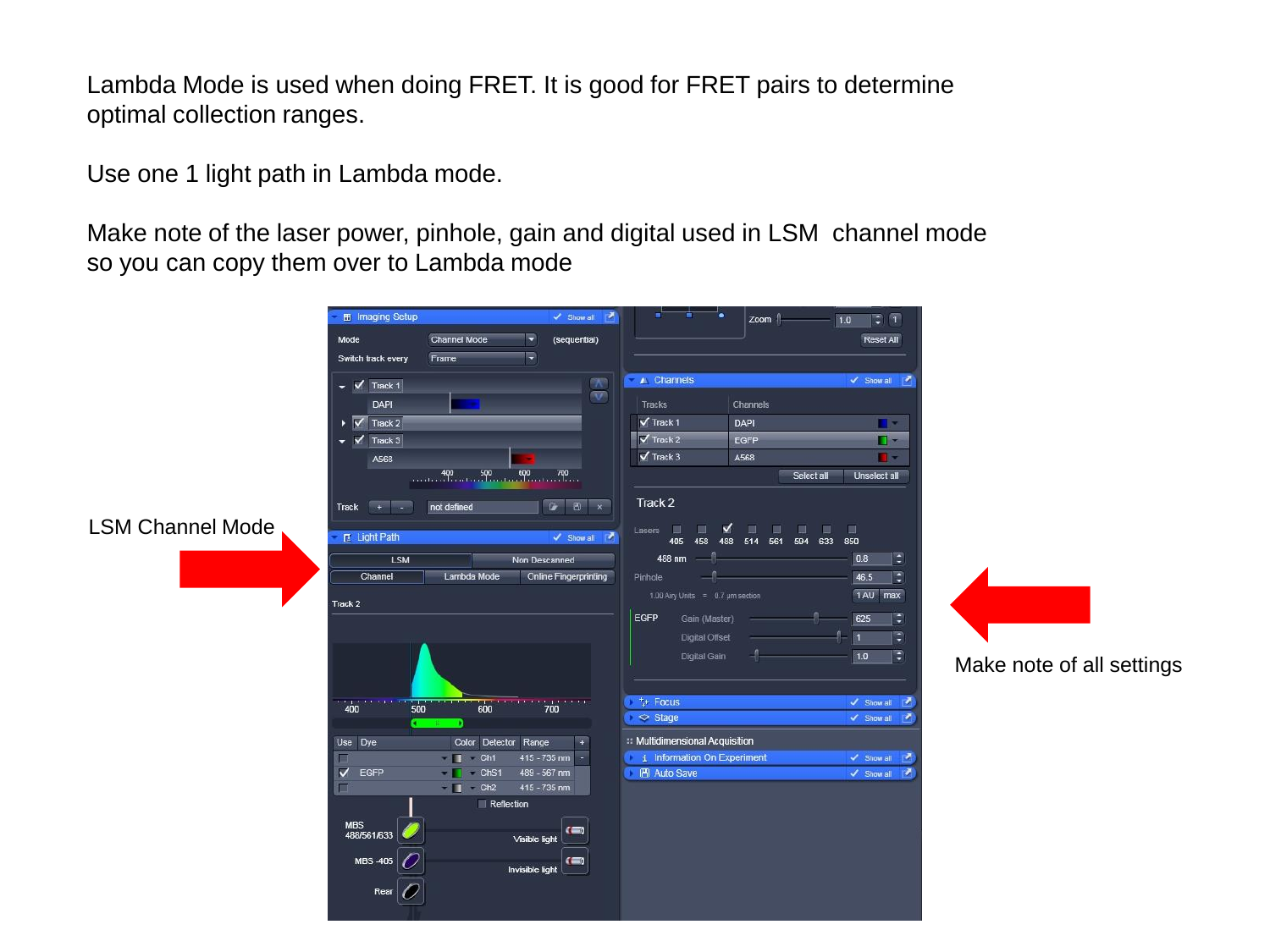- 1. Select Lambda Mode.
- 2. Set range of emission filter. Select on both sides of the laser line in order to get an idea where brightest fluorescence is as well as range of fluorescence.
- 3. Select Resolution. 9.8nm means it will image every 9.8 nm through the range set up in Step 2.
- 4. Set the MBS filter to the laser line you are using. In this case 488. Multiple lines in the MBS filter will allow for light at those wave lengths to seep through and affect the brightness of the images at those wavelengths.
- 5. Match LSM mode settings in laser line, laser power, pinhole, gain, digital offset and digital gain.
- 6. Image.

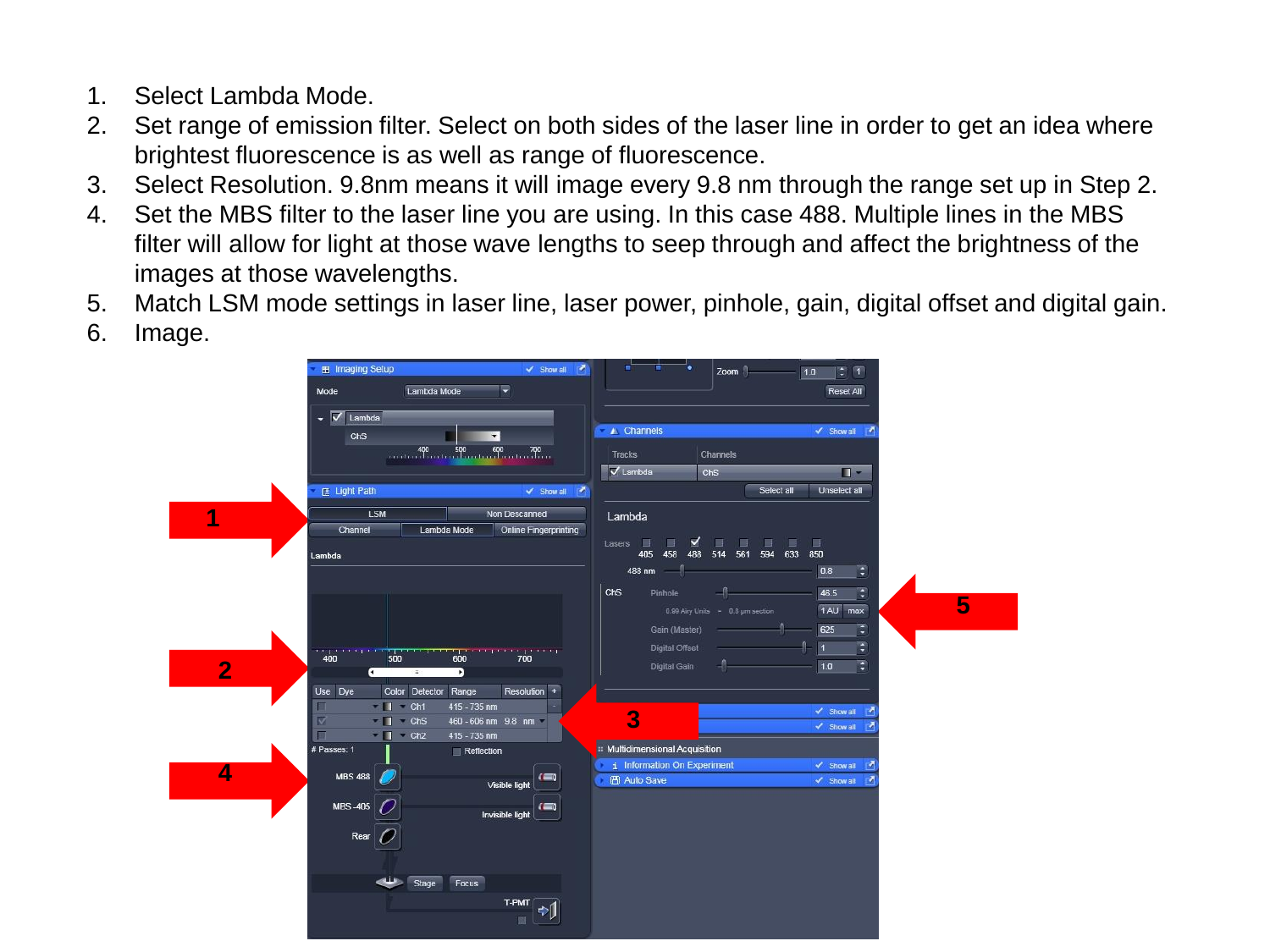- 1. Click Gallery to see each image
- 2. Make sure the Show All box is checked
- 3. Check the Show Text box so you will see the emission for each image
- 4. You may need to adjust the contrast to see the image.